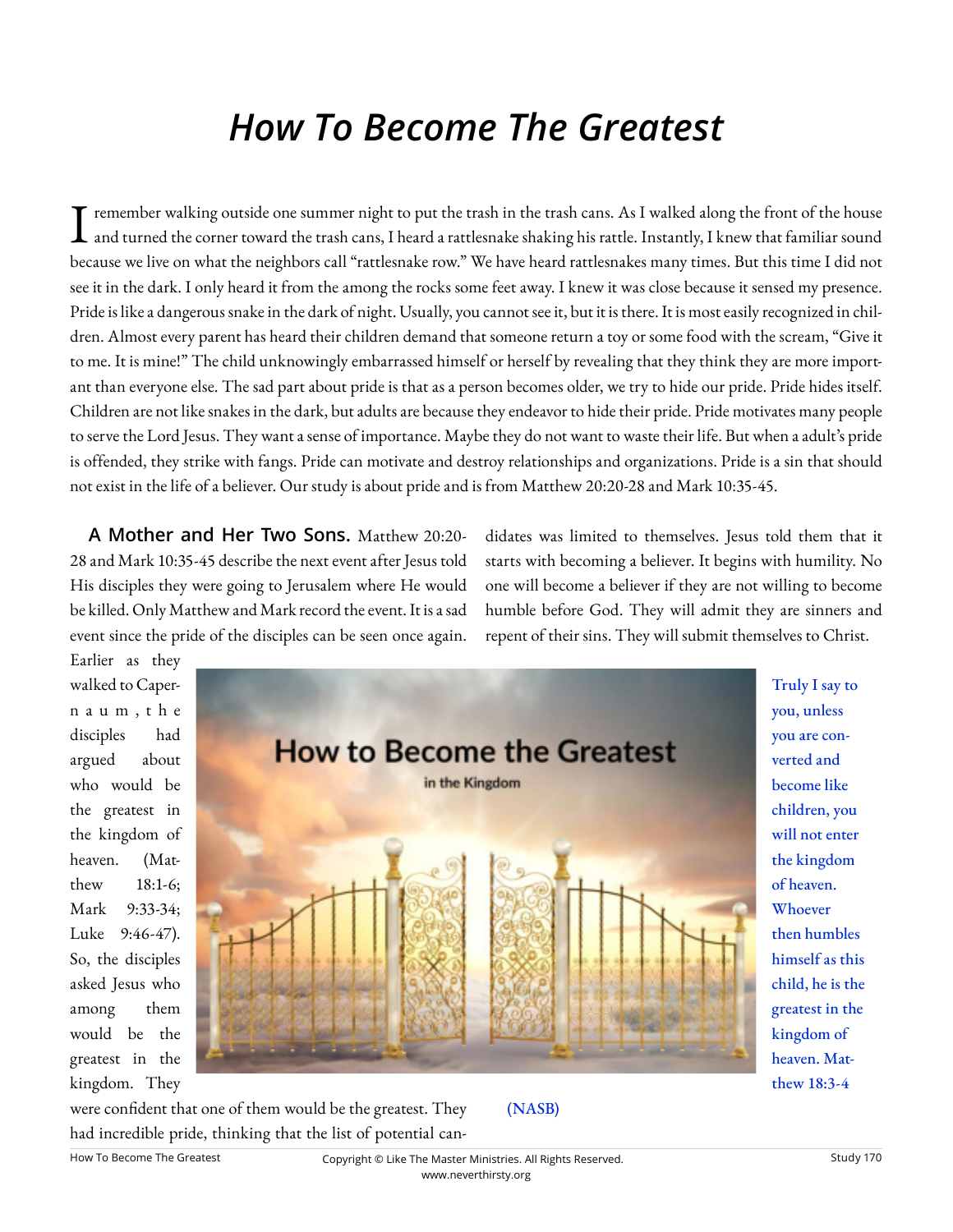The greatest in the kingdom are those who are the most humble. One would think that after our Lord had taught them that truth, the desire to be the greatest would have disappeared. But the pride of the disciples was like the hidden rattlesnake in the dark. It was still there, it just was not visible. But in this study, their snake-like pride becomes visible again. The opening verses of our study are Matthew 20:20-21.

Then the mother of the sons of Zebedee came to Jesus with her sons, bowing down and making a request of Him. And He said to her, "What do you wish?" She said to Him, "Command that in Your kingdom these two sons of mine may sit one on Your right and one on hardworking and strong. They ran a successful business.

Mark 3:17 tells us that when Jesus made them disciples, He called them "Boanerges," which means, "Sons of Thunder" (Mark 3:17). That suggests they became angry quickly, and were immature. That fits with Luke 9:54 which says both brothers told Jesus that a village, which had rejected Him, should be destroyed with fire from heaven. Their attitude is not what we would expect from followers of Christ. This reveals the character of these men. They were strong, quick-tempered men, who were ready to defend Christ. The desire to defend Jesus was great, but the attitude was wrong.

Matthew 5:37-39 tells us that Jesus only allowed James, John, and Peter to accompany Him when He entered into

Your left." Matthew 20:20-21 (NASB)

Here we are told the mother of the two sons of Zebedee came to Jesus and asked a favor. Mark 10:35-37 provides more information and gives us the names of the two sons.



James and John, the two sons of Zebedee, \*came up to Jesus, saying, "Teacher, we want You to do for us whatever we ask of You." And He said to them, "What do you want Me to do for you?" They said to Him, "Grant that we may sit, one on Your right and one on Your left, in Your glory." Mark 10:35-37 (NASB)

Her two sons were named James and John. We have read about them before. Initially, they were disciples of John the Baptist (John 1:35-40) before they started following Jesus. Later, Jesus met them two times at the seashore of the Sea of Galilee because they were fisherman (Matthew 4:21-22; Mark 1:19; Luke 5:1-10). That suggests these two men were

to heal his daughter. Jesus did not ask any other disciple. Matthew 17:1 and Mark 9:2 tell us that these two men were so highly favored that Jesus took them and Peter up to the Mount of Transfiguration. None of the other disciples were able to

an official's house

join them. Later, we will learn that James, John, and Peter asked Jesus about the signs of the future, and He answered their request in private (Matthew 24:3; Mark 13:3 ). There was one more time when Jesus asked only James, John, and Peter to join Him. That was when He went to the Garden of Gethsemane to pray before His arrest (Mark 14:32-35). All of these examples help us understand that these two men were favored. Jesus saw beyond their rough edges. He knew their great potential for the kingdom of God. So, they were part of Jesus' inner circle! They felt privileged. There were twelve disciples, but Jesus had chosen three of them for the inner circle: Peter, James, and John. Now that was a privileged position. It is not surprising that because of their personalities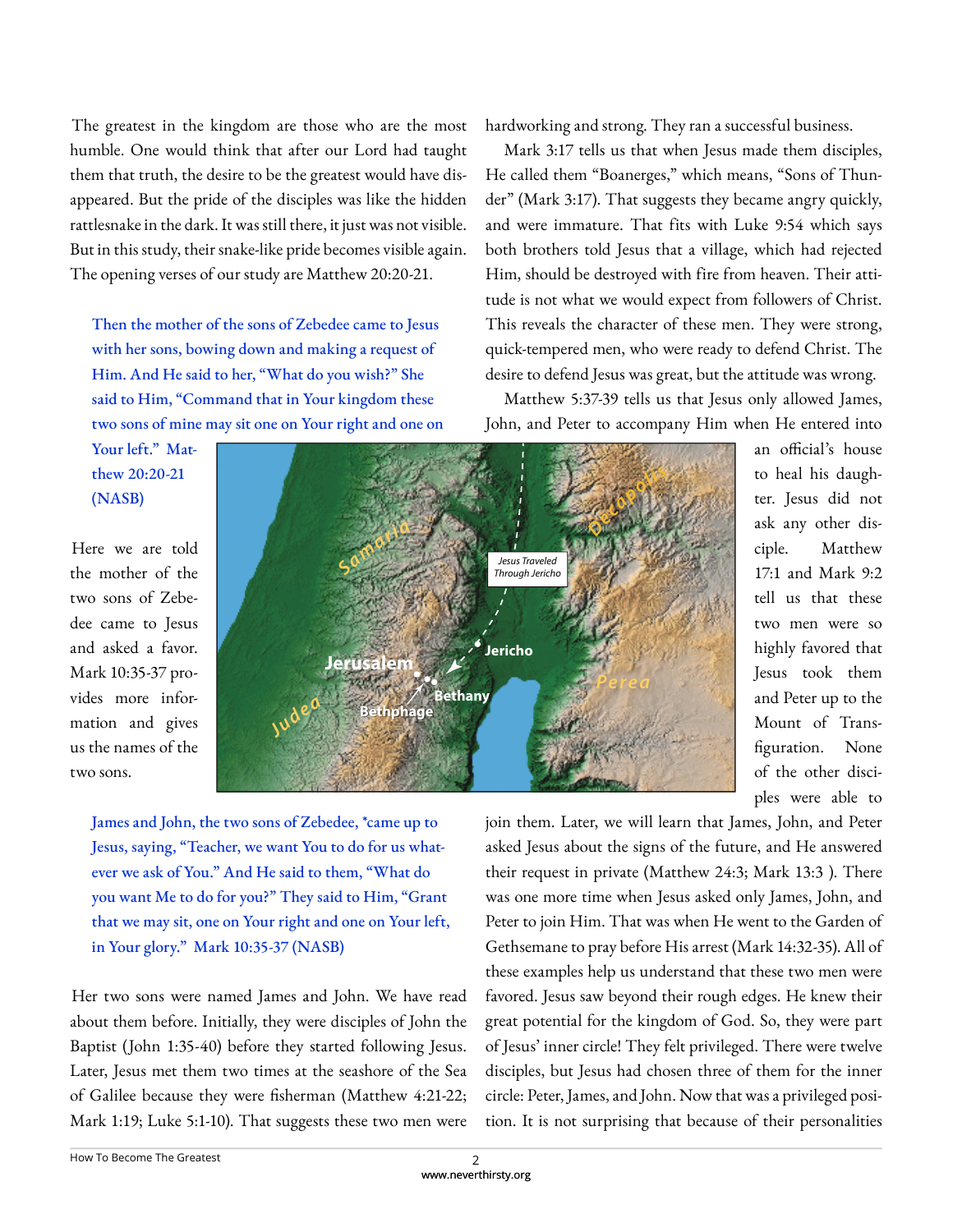coupled with a sense of privilege that they asked Jesus for a special favor.

Who was the mother of James and John? Matthew 20:20 just says that she was the mother of the sons of Zebedee. If we search the gospels we can discover her name. First, Matthew 27:55-56 tells us that many women were standing at a distance from the cross. One of the women was called Mary Magdalene. The second Mary was the mother of James and Joseph. Verse 56 says,

Among them was Mary Magdalene, and Mary the mother of James and Joseph, and the mother of the sons of Zebedee. Matthew 27:56 (NASB)

Second, Matthew 10:2-4 says there were two disciples named James. One was the son of Zebedee, and the other James was the son of Alphaeus. Therefore, since the third woman mentioned in verse 56 is the mother of the sons of Zebedee, the second women mentioned in verse 56 *must be* the wife of Alphaeus. Third, if we read Mark 15:40, we discover the name of the mother of the sons of Zebedee is Salome.

There were also some women looking on from a distance, among whom were Mary Magdalene, and Mary the mother of James the Less and Joses, and Salome. Mark 15:40 (NASB)

So, Zebedee was the father of James and John, and Salome was the wife of their father. That is the family. It is also possible that Salome was Jesus' aunt (John 19:25). If that is true, then Salome is in a powerful position to make a special request of Jesus for her sons.

**Pride is Deceptive.** It is clear from Matthew 20:20-21 and Mark 10:35 that Salome, James, and John had planned to ask Jesus together for a special honor. But we are not told why they chose this time to make their request. We do not know anything about the location of this event. But it will become obvious that they spoke with Jesus a little distance away from the other disciples. They are a perfect illustration of pride. Pride deceives. They did not want any competition from the other disciples when they made their request. They

wanted to make their request first, and win "the prize" before the other disciples discovered what they had done. This gives us the first principle about pride. Pride is deceptive. Psalm 73:6 states that pride is like a necklace, a necklace of violence.

Therefore pride is their necklace; The garment of violence covers them. Psalm 73:6 (NASB)

In its deception pride hurts others. Pride is secretive in its quest for honor. It quietly slithers along in the grass like as snake.

Both Matthew and Mark tell us that Salome, James, and John approached Jesus. But Matthew 20:20 leaves us with the impression that Salome bowed down before Jesus and asked, "Command that in Your kingdom these two sons of mine may sit one on Your right and one on Your left." In sharp contrast, Mark 10:35 gives us the impression that James and John made the request. More information about the timeline of this event would have been helpful so that we could understand who said what when, but the record does not tell us. Since Scripture was written by God the Holy Spirit, we know that both Matthew and Mark accurately recorded what happened. It is clear that Salome, James and John made this request of Jesus together! There can be no contradiction in those facts, but the order of who spoke when is not provided. It seems that perhaps Mark 10:35 describes what happened first.

James and John, the two sons of Zebedee, \*came up to Jesus, saying, "Teacher, we want You to do for us whatever we ask of You." Mark 10:35 (NASB)

The Greek tense for "saying" is a present participle, which refers to continuous action. This suggests they were asking as they approached Jesus. They were not timid but bold. They took the lead and were already speaking as they approached Jesus. They spoke first and asked, "Teacher, we want You to do for us whatever we ask of You." Mark 10:36-37 states that Jesus answered with, "What do you want Me to do for you?" They said to Him, "Grant that we may sit, one on Your right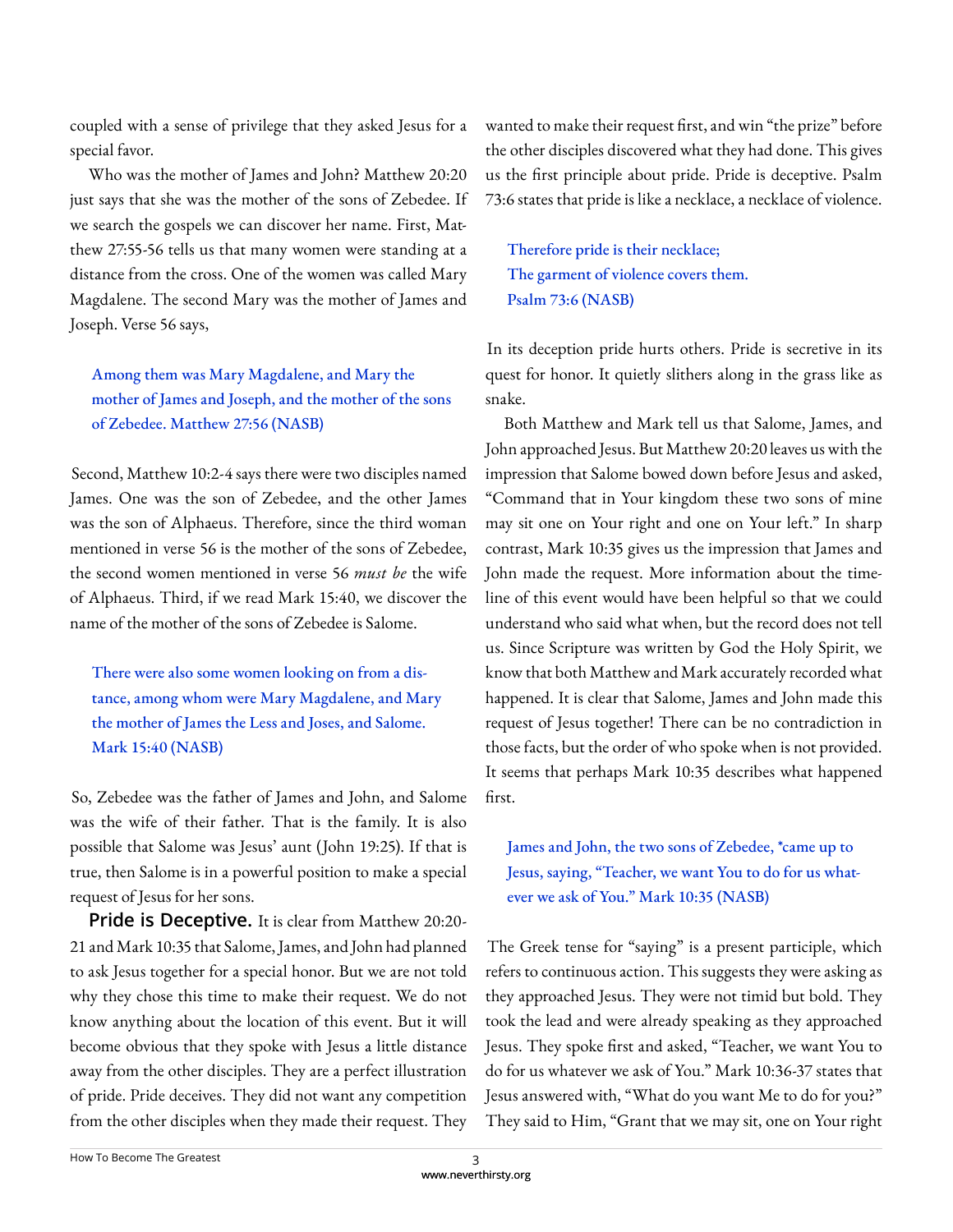

and one on Your left, in Your glory." That was a bold request.

Matthew 20:20-21a tells us that mom bowed down and made her request.

Then the mother of the sons of Zebedee came to Jesus with her sons, bowing down and making a request of Him. Matthew 20:20 (NASB)

It seems best to understand that she did not wait to hear Jesus' reply to her sons or she made her request next. She quickly bowed down in order to add the weight of her request. Matthew 20:21 says, "And He said to her, "What do you wish?" She said to Him, "Command that in Your kingdom these two sons of mine may sit one on Your right and one on Your left."

Together they made the same request of Jesus. If Salome was Jesus' aunt, then the three of them must have believed that she had some extra influence. So, pride is deceptive.

**Pride Is Ambitious.** Matthew 20:22 and Mark 10:38- 39a give us the second principle. Pride is ambitious. These verses tell us that Jesus answered them with,

"You do not know what you are asking. Are you able to drink the cup that I am about to drink?" They said to Him, "We are able." Matthew 20:22 (NASB)

Mark 10:38 includes a phrase that Matthew does not include. He adds a statement about baptism.

 "You do not know what you are asking. Are you able to drink the cup that I drink, or to be baptized with the baptism with which I am baptized? They said to Him, 'We are able.'" Mark 10:38-39a (NASB)

Jesus used the phrase "drink the cup that I drink" to refer to His own cup of suffering which He had just explained. He had just told them that they were going to Jerusalem, and there He would die and be resurrected (Matthew 20:18-19; Mark 10:33-34). While the disciples did not understand what He had said, at least He told them the truth. The cup He was going to drink was a cup of suffering. The expression "cup of" occurs about fifteen times in Scripture. Six times it has a positive meaning. But the other nine times it has a negative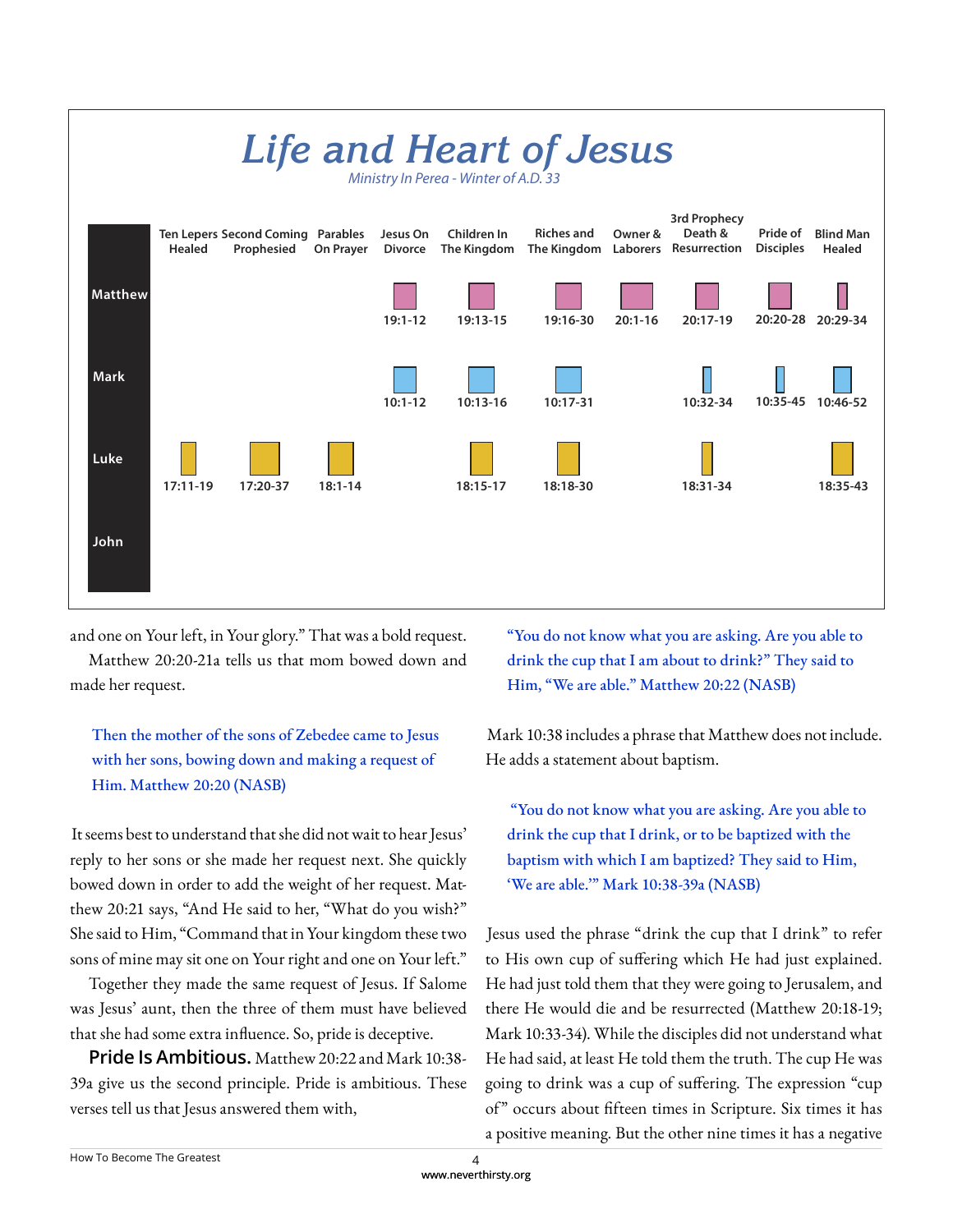meaning: cup of His anger (Isaiah 51:17; Revelation 14:10), cup of reeling (Isaiah 51:22), cup of the wine of wrath (Jeremiah 25:15; Revelation 16:19), cup of horror and desolation (Ezekiel 23:33); and the cup of demons (1 Corinthians 10:21).

So, Jesus replied to their question with a question. Could the two sons drink the cup of suffering that He was about to experience? Jesus was going to Jerusalem to be crucified. Boldly and without wisdom, they replied that they could drink the same cup. Pride is ambitious and aggressive. They said, "We are able." Just like a snake.

Because these two men were ambitious, they believed they could do whatever it was to which Jesus was referring. They were the "Yes, we can do anything duo!" James 4:13-16 rebukes this second principle of pride.

Come now, you who say, "Today or tomorrow we will go to such and such a city, and spend a year there and engage in business and make a profit." Yet you do not know what your life will be like tomorrow. You are just a vapor that appears for a little while and then vanishes away. Instead, you ought to say, "If the Lord wills, we will live and also do this or that." But as it is, you boast in your arrogance; all such boasting is evil. James 4:13- 16 (NASB)

This passage captures the attitude that was missing in these young men. Oh, they said, "We are able." We can do such and such! We can do it Jesus! They believed they could do whatever they desired. Often we hear politicians tell the people of a nation that they can do anything. James 4:16 says "all such boasting is evil." Notice it does not say "some" but "all" such boasting is evil. James and John were displaying evil! They did not consider that God the Father might not want them to do that.

Frankly, there have been times that I have felt that I could do something and then the Lord has reminded me to ask Him if it is His will. Maybe you have failed to ask God what was His will, and just charged ahead assuming you would succeed. Pride deceives others and self, and becomes ambitious. It rarely considers the will of God. Are you careful to ask God if your plans are in conformity with His?

Then Jesus made this surprising statement to them,

He said to them, "My cup you shall drink; but to sit on My right and on My left, this is not Mine to give, but it is for those for whom it has been prepared by My Father." Matthew 20:23 (NASB)

#### And Mark says,

And Jesus said to them, "The cup that I drink you shall drink; and you shall be baptized with the baptism with which I am baptized. But to sit on My right or on My left, this is not Mine to give; but it is for those for whom it has been prepared." Mark 10:39b-40 (NASB)

When Jesus told them they would drink His cup, He hinted that some day they would suffer. Acts 12:1-2 tells us that James did drink the cup of suffering when he was martyred for his faith with a sword. John drank the cup when he was imprisoned on the island of Patmos (Revelation 1:9). In time they suffered too!

But Jesus could not grant them the privilege of sitting on His right and left side. It was for God the Father who had made that decision already to make that decision. With that comment, the humility of Jesus is revealed. He was in total submission to the Father. The kingdom had been planned by God the Father from the foundation of the world (Matthew 24:34). the kingdom belonged to the Father (Matthew 26:29). Philippians 2:9-11 reveals that the Father will exalt Christ and give Him authority over all the nations of the world. Verse 10-11 say,

. . . so that at the name of Jesus EVERY KNEE WILL BOW, of those who are in heaven and on earth and under the earth, and that every tongue will confess that Jesus Christ is Lord, to the glory of God the Father. Philippians 2:10-11 (NASB)

When the kingdom ends after one thousand years, Christ will hand control of the kingdom back to the Father (1 Corinthians 15:24).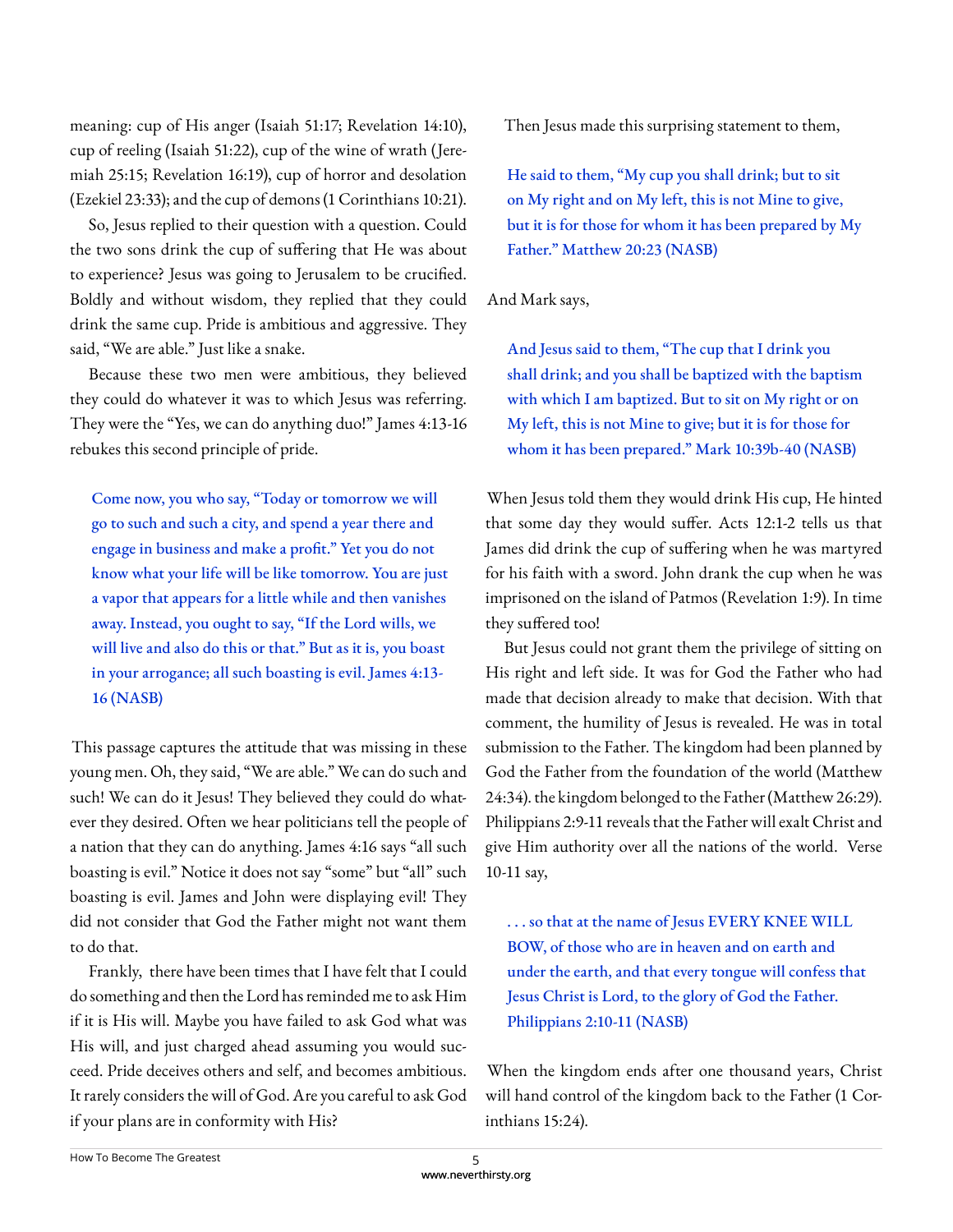Notice that Jesus said what they wanted had already given away. Jesus said, "for whom it has been prepared." The Greek word "prepared" is in the perfect tense. That refers to completed action in the past with continuing effect. That is, the Father had already made the decision. They had asked the wrong person. The Father did not make decisions based on someone's personal ambitions and self-confidence.

So, Christ gave them the facts. That must have been disappointing. They had asked the wrong person for the positions they had ambitiously pursued. Has that ever happened to you? Have you embarrassed yourself by asking someone for something only to be told they could not help you? Have you ever after plotting and planning discovered that you had asked the wrong person?

**Pride Wants To Be First.** Now Matthew 20:24 tells us the other disciples heard the discussion. They were very upset.

And hearing this, the ten became indignant with the two brothers. Matthew 20:24 (NASB)

The Greek word for indignant has the basic meaning of being very angry.

A strong word for angry resentment. In the papyri. The ten felt that James and John had taken advantage of their relation to Jesus.<sup>1</sup>

The disciples were very angry because they wanted those two seats too! Their pride burst into flames on the inside. I wonder what words came out of their mouths. But neither Matthew or Mark tell us about any of their reactions. It is amazing that all of the disciples did not see their sin. They believed they had been wronged. The struggle to be first was simply a right. To be first was like finding a rabbit in the desert. Whoever could eat it first had the right to eat it. For them, the desire to have the position of first was neither a right or wrong. It was simply who could win the prize. They thought James and John had mistreated them. What the two

1. A.T. Robertson, Word Pictures in the New Testament (Nashville, TN: Broadman Press, 1933), Mt 20:24.

brothers had requested was a gift that belonged to them. Has that ever happened to you? Someone offended you because you wanted what they wanted, but they asked first and got it? Maybe it was just a silly piece of pie or the last scoop of ice cream. Maybe it was a position of leadership at work or church.

Proverbs 29:23 tells us about the consequences of pride.

A man's pride will bring him low, But a humble spirit will obtain honor. Proverbs 29:23 (NASB)

Even if the disciples did not say anything, Jesus knew their hearts and thoughts (Luke 11:17). James and John were brought low by their actions and the other ten disciples were brought low by their anger. Now the snake could be seen!

This was a sad and embarrassing situation within the team of disciples. The team had already argued about who would be the greatest in the kingdom once before, and now the same issue occurred again in a different way! This time James and John wanted to secure the position of the greatest by a power-play. If they could just sit on the right and left of Jesus in the kingdom, then they would be greater than the other disciples. They thought this was the way to win! But, they failed. This was an embarrassment. The family was embarrassed.

How did Jesus feel about their pride? Job 40:11b-12a reveals how God responds to pride. God Himself repeats this statement twice.

## Look at everyone who is proud, and humble him. Job 40:12a (NASB)

The message is that God will humble the arrogant. Proverbs 16:5 says,

Everyone who is proud in heart is an abomination to the LORD; Assuredly, he will not be unpunished. Proverbs 16:5 (NASB)

Proverbs 16:19 adds,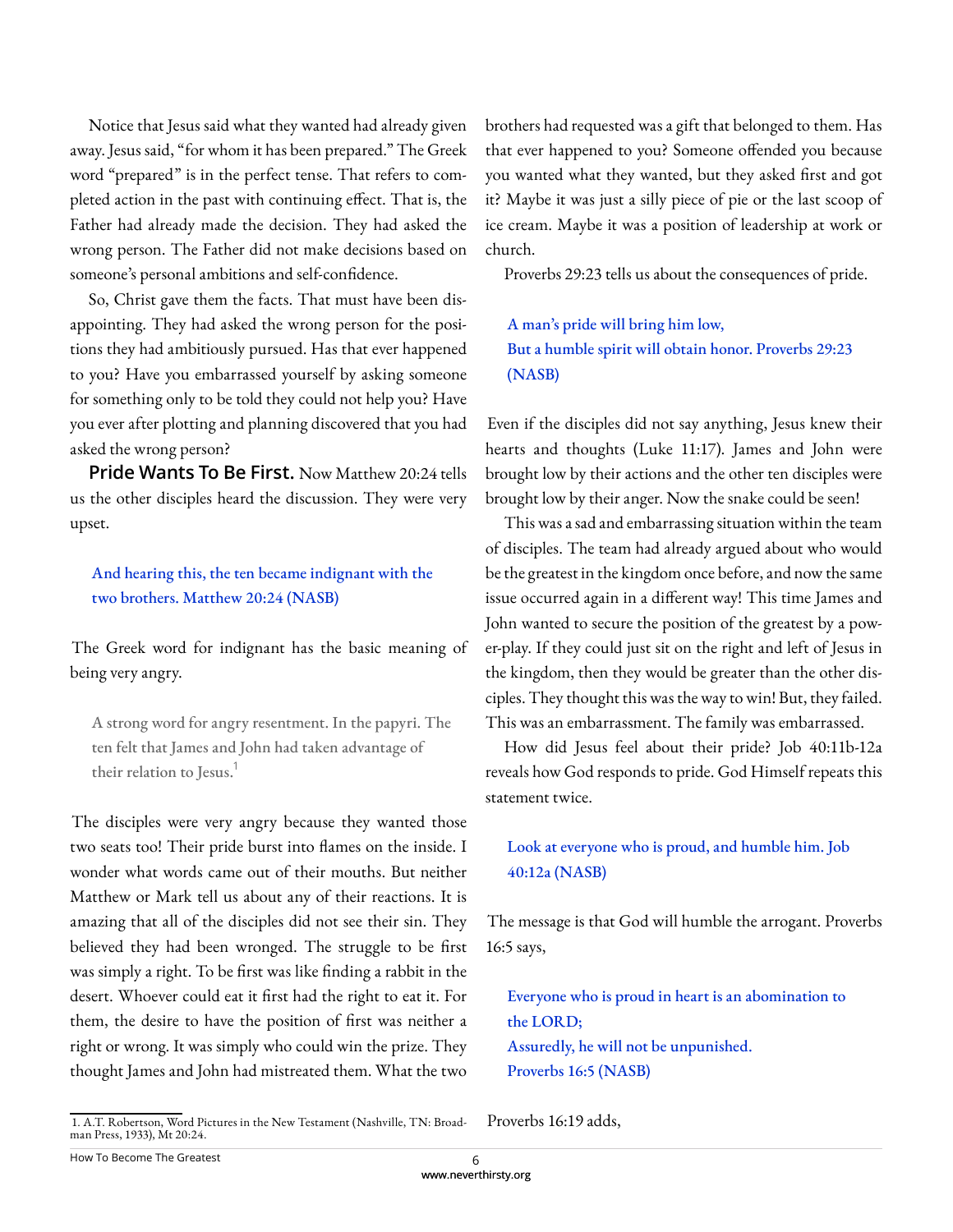It is better to be humble in spirit with the lowly Than to divide the spoil with the proud. Proverbs 16:19 (NASB)

Isaiah 2:12 describes the Lord as a king leading His army against the proud.

For the LORD of armies will have a day of reckoning Against everyone who is proud and lofty And against everyone who is lifted up, That he may be abased. Isaiah 2:12 (NASB)

So, how did our God, Jesus Christ, respond to their pride? The next verse in both Matthew and Mark reveal that Jesus saw into their hearts. He responded with an open rebuke.

**Pride Seeks Total Control.** The next verse, Matthew 20:25 states,

But Jesus called them to Himself and said, "You know that the rulers of the Gentiles lord it over them, and their great men exercise authority over them. It is not this way among you." Matthew 20:25 (NASB)

So, Jesus called them to Himself and began to rebuke them. He began by describing some characteristics of pride as revealed in the Gentile leaders. Another ugly truth about pride is that it seeks to control others. Ultimately, it does not want to be a team player. The Greek word that Jesus used for "lord it over" is *katakyrienuo*. In Acts 19:16 it is used of demons "subduing" some men. In 1 Peter 5:3 elders are warned to not have this attitude. This helps us understand that pride seeks to conquer and push other people down below the proud individual. That describes the two sons and their mother. It describes all of the disciples. It describes us!

Second, Jesus says that pride seeks to "exercise authority over." The Greek word for this phrase is a strong word that describes tyrannical control. It wants total control. Sometimes we refer to people as "control-freaks." That is pride on steroids. Jesus has just revealed their root problem. He did not

avoid their sin! Their sin was pride. Pride seeks total control. It is happiest when it is "lording over others."

We can see that in our nations. Tyrants, dictators, politicians, moms and dads, and even our children want total control. Why? It is pride in its rawest form. Pride is brutal in its purest form. The disciples were struggling with it, and they had lost several battles so far. In God's kingdom, pride will not be tolerated. Isaiah 14:12-14 reveals that Satan was filled with pride. Consequently, he wanted to replace God. Ultimately, his pride motivated him to seek to replace God and become God. He failed. The creature wanting to become God over his Creator and true God. That was not wise! Do you want control?

**How To Be Great.** So, pride is deceptive, ambitious, wants to be first, and seeks total control. Pride is the core sin that we have inherited from the first parents Adam and Eve. So, Jesus rebuked them for their sin and then He gave them an important principle. Jesus told them how they could become great, *megas*.

But whoever wishes to become great among you shall be your servant. Matthew 20:26 (NASB)

Jesus said the one among them who was great, was the one who was the servant among them. The Greek word that Jesus used for servant is *diakonos*. The word can refer to a servant in a house. The word has the idea of one who renders service.

If you respond positively to Jesus' statement, then that is your first step toward becoming great within your group, whatever group that is. Many church leaders hear this principle and respond positively. But frankly, it is the rare group of church leaders who actually put it into practice. When they are in the midst of making decisions, there is always one or two who act like James and John. The serpent is in the room! The memory of the principle quickly flies away like a bird. In the context of the church, we should turn the organization chart upside down. The leaders are the real servants who should be laboring hard in Word and doctrine. They are to serve the congregation by working hard at preparing to teach and then in teaching. The rest of the church should labor hard in using their spiritual gifts so that they can effectively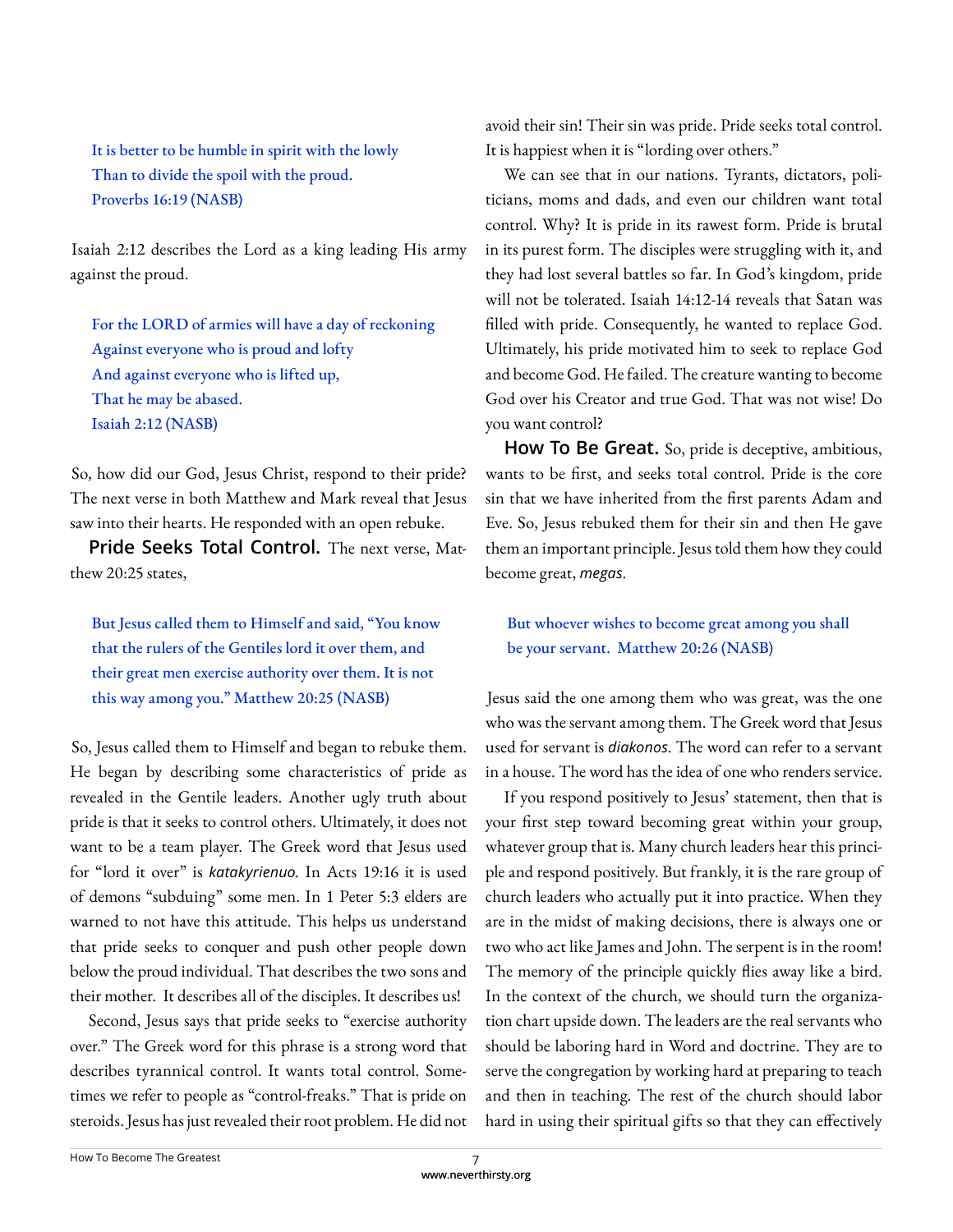minister to fellow believers. The same is true in the home. When each member of a household labors hard in their God-assigned responsibilities, they are the great ones.

The ones who remember this principle and put it into practice are the great ones in God's eyes (speaking figuratively)! That must have been a shock to the disciples, for that was not their idea of how to become great.

**How to Be Great.** Then Jesus reached His high point.

## And whoever wishes to be first among you shall be your slave. Matthew 20:27 (NASB)

The Greek word He used for slave in verse 27 is *doulos*. The word refers to a literal slave, someone who takes orders from other people. Jesus gave a wonderful definition of humility! This seems to be a strange definition to us. We usually think humility "is thinking less about ourselves." But that is not a biblical definition of humility. Jesus gradually prepared them and us for His definition by describing the Gentiles, and then telling us the great are servants, and now those who are first are slaves. His definition of humility is being the slave for others. Oh, we do not like the idea of slavery! Pride does not like the idea. So, we consider it bad.

Satan is an illustration of pride. Isaiah 14:13-14 describes Satan's thoughts.

But you said in your heart, "I will ascend to heaven; I will raise my throne above the stars of God, And I will sit on the mount of assembly In the recesses of the north. I will ascend above the heights of the clouds; I will make myself like the Most High." Isaiah 14:13-14 (NASB)

Satan wanted the highest position and to be in control, just as God was. Satan did not want to be anyone's slave.

Now notice that Jesus added, "just as the Son of Man did not come to be served, but to serve, and to give His life a ransom for many." Jesus has given us a definition of humility again. *Humility serves!* Philippians 2:8 says,

Being found in appearance as a man, He humbled Himself by becoming obedient to the point of death, even death on a cross. Philippians 2:8 (NASB)

This is a clear statement that humility is submissive. Humility is so submissive that it will die for someone. That was not true of the disciples. This is not true of most people. Oh, we will die for a spouse or a child because we love them. But a better test is will you die for someone else? Jesus did (Romans 5:7-8).

For one will hardly die for a righteous man; though perhaps for the good man someone would dare even to die. But God demonstrates His own love toward us, in that while we were yet sinners, Christ died for us. Romans 5:7-8 (NASB)

Jesus gave the disciples a personal example of humility in the Upper Room when He washed their feet. We are told in John 13:3-5,

Jesus, knowing that the Father had given all things into His hands, and that He had come forth from God and was going back to God, got up from supper, and laid aside His garments; and taking a towel, He girded Himself. Then He poured water into the basin, and began to wash the disciples' feet and to wipe them with the towel with which He was girded. John 13:3-5 (NASB)

When Jesus did this, He performed an act that only slaves or servants were supposed to do. Apparently, there were no slaves in the Upper Room to wash the disciples feet when they entered the room. It is obvious that none of the disciples had volunteered to wash one another's feet. No one wanted to do what a slave was supposed to do. Even though Jesus had rebuked them repeatedly for their pride, they had not yet learned the lesson. So, Jesus washed their feet. He took the lowest position and served them as a slave would. He washed their dirty, dusty, smelly feet. Have you ever washed a strang